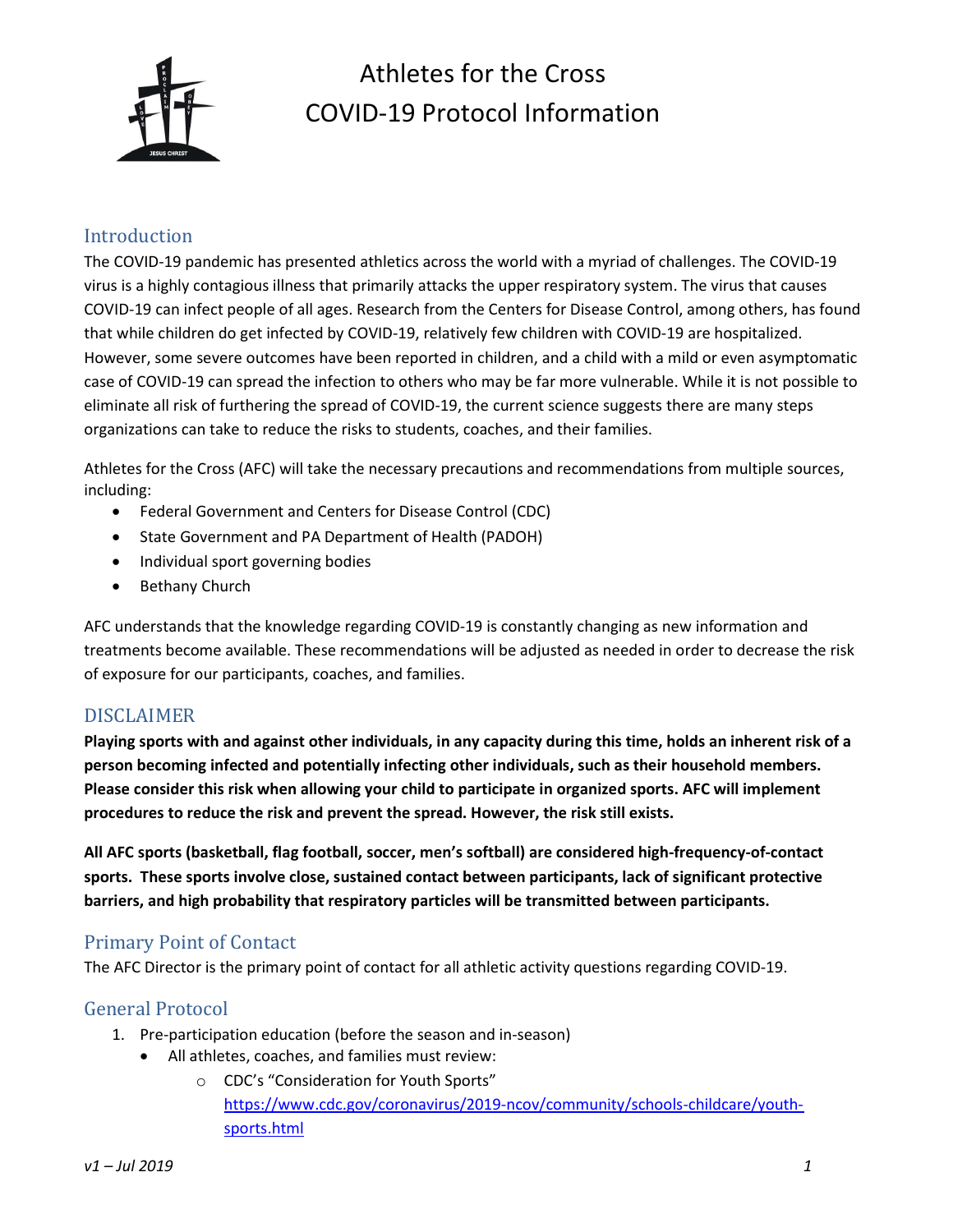- o PA Governor's "Guidance for All Sports to Operate During the COVID-19 Disaster Emergency to Ensure the Safety and Health of Employees, Athletes, and the Public". https://www.governor.pa.gov/covid-19/sports-guidance/
- All participants work together to monitor developments with local authorities regarding updates to the above information and its impact on this protocol.
- 2. Pre-participation screening (before every AFC event)
	- A pre-participation screening is required at EACH AFC activity (e. g., practice, game, or other event).
	- Parents must conduct their own health assessments of their players prior to arriving at the activity. This includes taking temperatures, and discussing all COVID-19 symptoms.
	- On arrival, all participants will undergo a screening, in the presence of the parent/guardian/caregiver:
		- $\circ$  Each individual must wear a mask or face covering until screening is complete and successful.
		- $\circ$  The screening is conducted by the coach, under supervision of the corresponding sport coordinator and/or AFC Director, as appropriate.
		- $\circ$  The screening includes the temperature check, the discussion of COVID-19 symptoms,, and confirming known quarantine requirements.
		- o Results of the screening are recorded and are reported to the AFC Director.
		- $\circ$  Participants may NOT enter early! They must be screened first! After screening, they must go to their designated location as communicated by the coach.
	- Any participant (coach, player, etc.) who is sick must STAY HOME and notify the coach. The coach must notify the AFC Director.
- 3. Masks and social distancing (all AFC events)

## NOTE: Information in this section is subject to change based on the latest recommendations and requirements.

- Masks (face coverings) are required of all participants (e. g., coaches, athletes, game officials), unless doing do jeopardizes their health.
	- o Athletes may remove masks only while practicing or competing.
	- o Coaches are expected to wear masks at all times.
	- $\circ$  Game officials are expected to wear masks unless doing so restricts their ability to perform their duty.
- Social distancing
	- $\circ$  Coaches are encouraged to achieve social distancing through increased spacing, small groups, and limited mixing between groups.
	- $\circ$  Participants must maintain appropriate social distancing at all times possible including in the field of play, sidelines/benches, etc.
	- o Limit team huddles. Use only when absolutely necessary.
	- $\circ$  No handshakes, high-fives, fist bumps, or unnecessary contact at any time.
- 4. Water bottles/hydration/nutrition
	- All participants MUST provide their own water bottle for hydration. Water bottles must not be shared. Water bottles must be clearly labeled with the athlete's name and must be cleaned thoroughly between events.
	- There will be NO EATING at AFC events. Students should not bring any food or snacks.
	- Use of water coolers/hydration stations are not permitted.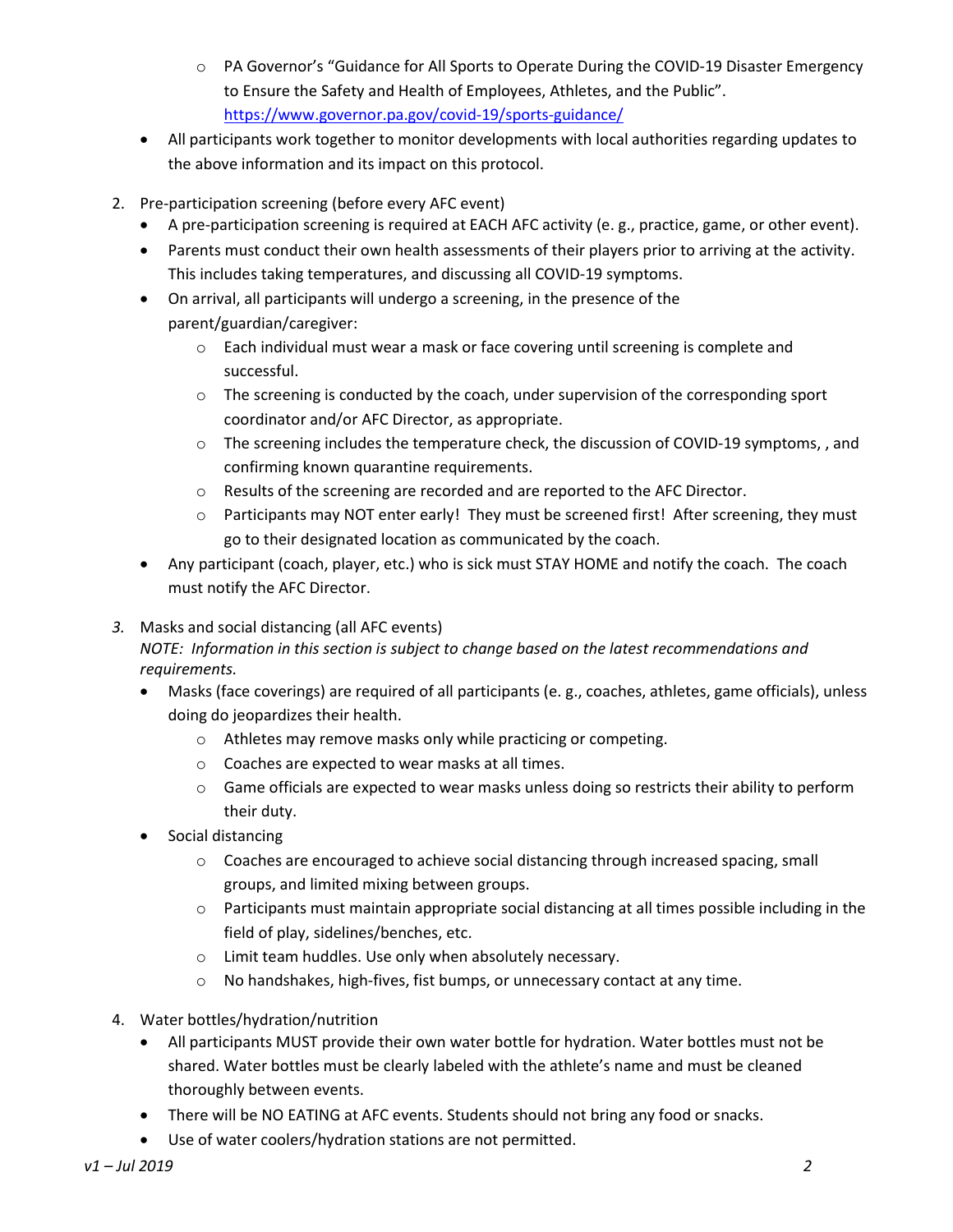- 5. Cleaning and Hygiene
	- All participants are reminded to wash hands frequently (20 seconds with warm water and soap), or use hand sanitizer prior to each event, and during the event as needed/appropriate. Hand sanitizer will be available for use as resources allow.
	- All participants are reminded to avoid touching the face (especially eyes/nose/mouth), to cough/sneeze in elbow, and to immediately re-sanitize after doing so.
	- AFC will make every effort to intensify cleaning and disinfection at all venues/facilities.
	- Equipment
		- $\circ$  All equipment used during activities should be disinfected before and after each event and between each use whenever feasible.
		- o Equipment is to be used by one participant, when feasible, and limit sharing.
		- $\circ$  All clothing worn during athletic activity (including pinnies) must be washed after use and cannot be shared.
		- o Eliminate the use of non-essential equipment where possible.
- 6. Spectators
	- Unnecessary individuals should not be present at AFC activities (e. g., non-participating coaches, non-participating children, etc.)
	- During workouts/practices:
		- o Parents, guardians, and caregivers should remain in their cars.
		- $\circ$  Exceptions may be made, on a case-by-case basis, for activities involving younger children.
		- o NO congregating in the parking lot, on the field or in facilities.
	- During competitions:
		- o Parents/spectators must practice social distancing and must wear masks/face covering (unless doing so jeopardizes their health)
		- o Capacity limits will be based on all factors (i.e. legal requirements, facility capacity size, sport, number of spectators, etc.) to promote social distancing.

## Sport-specific Protocols

Each AFC sport may require the implementation of additional practices to promote player health and safety and/or to mitigate the risk of COVID-19 transmission.

One example is a phased startup approach.

- Phase 1 (2-3 weeks) No-contact skills session, limited to 10 participants/half of a team
- Phase 2 (2-3 weeks) No contact skills session, limited to one team
- Phase 3 (2-3 weeks) Introduction of full contact, scrimmages between AFC teams
- Phase  $4$  League play

Another example is to implement scheduling of scrimmages/games within our home geographical area, avoiding out-of-town travel and/or out-of-town teams coming to play at AFC.

## Positive COVID-19 Cases

- 1. If an individual receives a positive COVID-19 diagnosis:
	- In accordance with state and local privacy and confidentiality laws and regulations, youth sports organizations should notify proper authorities.
	- Family immediately notifies the coach.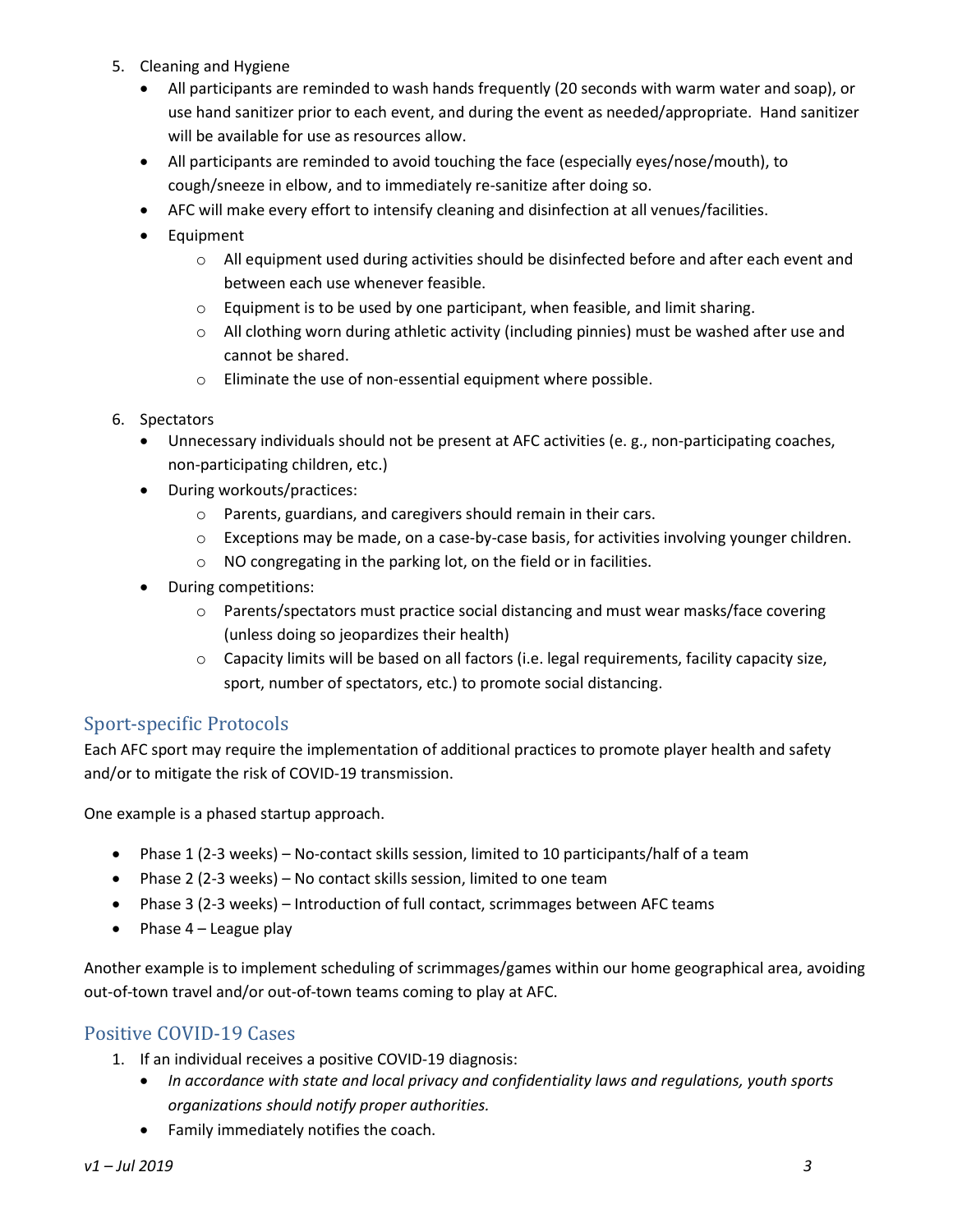- o Key information includes date of first symptoms, and date of test.
- Coach immediately notifies the Sport Coordinator and AFC Director.
- AFC Director confirms that public health authority has been notified, and contact tracing activity begins:
	- o Notification and quarantine (to affected participants and families) will be based on the latest CDC recommendations.
	- o Due to the high-contact nature of AFC sports, it is possible that the entire team, opposing team, and game officials may be quarantined for up to 14 days (the starting point is 48 hours before the onset of symptoms).
- 2. An individual with a positive COVID-19 diagnosis can return to play only after presenting written clearance from a medical professional.